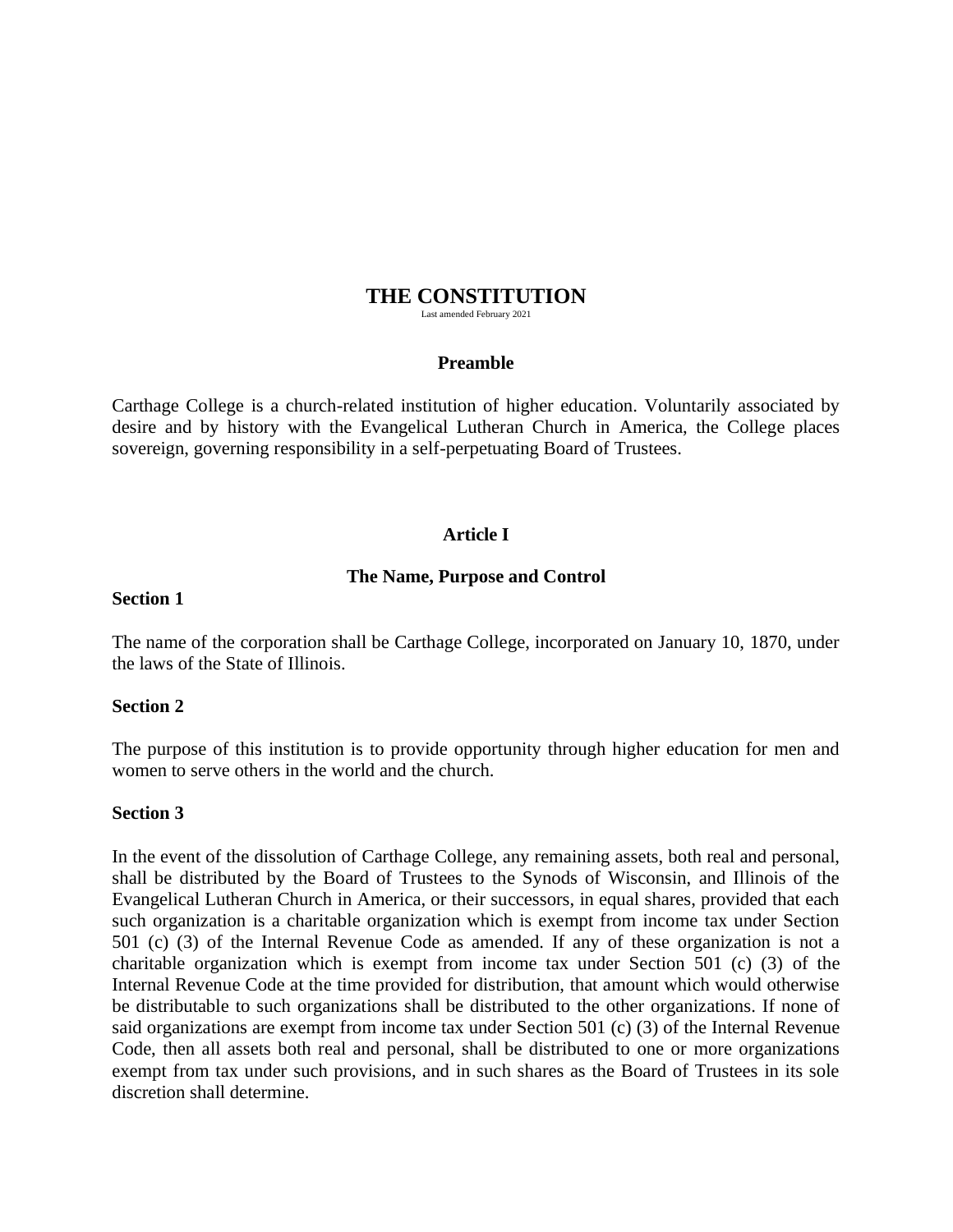#### **Section 4**

Nothing in this constitution shall prevent the Board of Trustees of said institution from having full power to receive, hold, control, buy, sell, mortgage, and deed real and personal property as said Board of Trustees shall see fit.

## **Article II**

## **Board of Trustees**

#### **Section 1**

- A. The government of the corporation shall be vested in a Board of Trustees who shall have the general supervision, control, and the power to direct all the affairs of the institution. The Board of Trustees shall consist of a number which shall be not more than thirty-three (33), which number may be fixed from time to time by the Board of Trustees.
- B. It is the responsibility of the Board to preserve and nurture the Lutheran heritage of the College. Trustees shall promote the values of holistic education deriving from the College's Lutheran tradition.

Therefore, the Governance Committee shall attempt to identify individuals who are members of a congregation of the Evangelical Lutheran Church in America. A majority of the Trustees shall be members of a Lutheran congregation or another church body with which the Evangelical Lutheran Church in America either has established full communion or has entered into bilateral conversations. Conformance to this requirement will be monitored at each annual meeting of the Board.

- C. The Board shall be self-perpetuating. The term of office of a Trustee shall be four years, except for the *ex officio* members. A majority of ballots cast shall elect.
- D. The normal term of office of all Trustees shall begin July 1, after the annual meeting of the Board. The term of office of new Trustees shall begin immediately upon election.
- E. The President of the College shall be an *ex officio* member of the Board.
- F. Carthage historically maintains a formal relationship with the Lutheran Church. To safeguard that relationship, the Board will consult with the Bishops of the Milwaukee and the Chicago synods of the Evangelical Lutheran Church in America, and may, at its discretion, elect a Trustee from each synod.
- G. A Trustee may, at age 70, be elected a Trustee Emeritus upon recommendation of the Governance Committee by a majority of the Board of Trustees.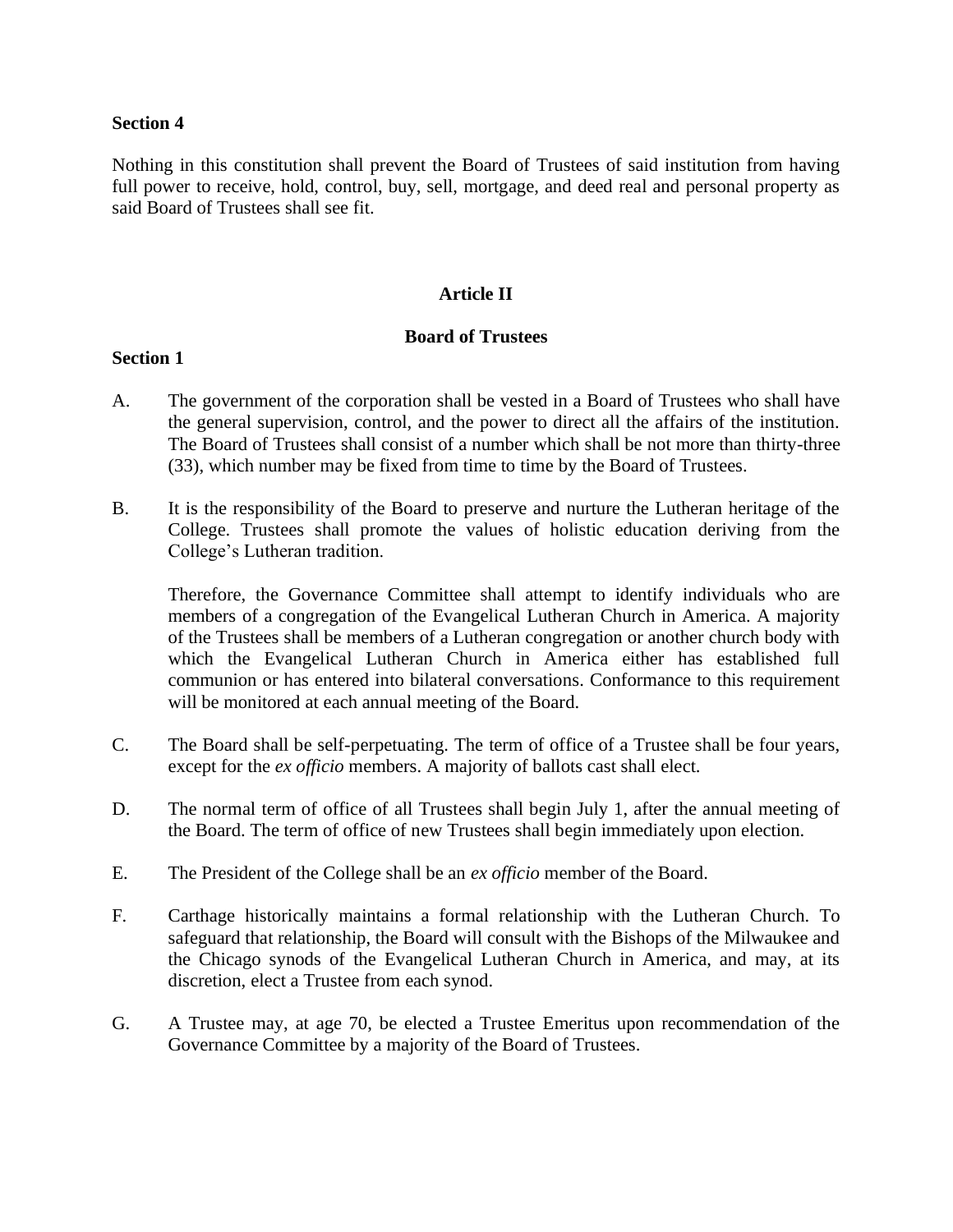Upon reaching the age of 75, a Trustee automatically will become a Trustee Emeritus at the next annual meeting of the Board.

This position shall be one of honor in recognition of Trustees with records of distinguished service. Trustees Emeriti will receive notice and all business materials for all Board meetings, may attend and speak at Board meetings, and will receive the minutes. Trustees Emeriti will be seated at the meetings of the Board with voice only. In addition, a Trustee Emeritus may be seated at any Committee meeting of the Board with voting rights.

Trustee Emeritus status also may be awarded at the discretion of the Board to those of any age departing the Board with at least one full term of distinguished service.

H. From time to time, deserving individuals who have provided extraordinarily distinguished service to Carthage may be elected by the Board of Trustees as Honorary Trustees of the College. Honorary Trustees may be seated at the regular meetings of the Board with voice only.

# **Section 2**

Any faculty member or duly authorized representative or representatives of the faculty may appear before the Board of Trustees as follows:

- A. By invitation of the President of the College.
- B. By invitation of the Chair of the Board of Trustees.
- C. By invitation of the Board of Trustees itself as the result of a petition submitted by a faculty member or the faculty itself. The Board of Trustees may also, by its own action, invite any faculty member to appear before it for the giving of information or for conference.

## **Section 3**

The Officers of the Board shall be Chair, First Vice Chair, Second Vice Chair, Secretary, and Treasurer. They shall be elected at the annual meeting of the Board. The term of office for the Chair, First Vice Chair, and Second Vice Chair is three years. A person may be re-elected to one of those same offices one time, for a maximum of six consecutive years in any one of those offices. The Secretary and Treasurer shall be elected annually, and those offices shall not be subject to term limits.

The normal term of office for all Officers of the Board shall begin July 1. The Officers of the Board shall hold their respective offices until their successors are elected and qualified. If the Secretary or Treasurer of the Board are not Trustees of the College, those persons shall serve on the Executive Committee as advisory members to the Board of Trustees, with voice only.

From time to time, the Board may elect a chair emeritus. This person shall be a member *ex officio* of the Executive Committee, and also of all standing committees of the Board.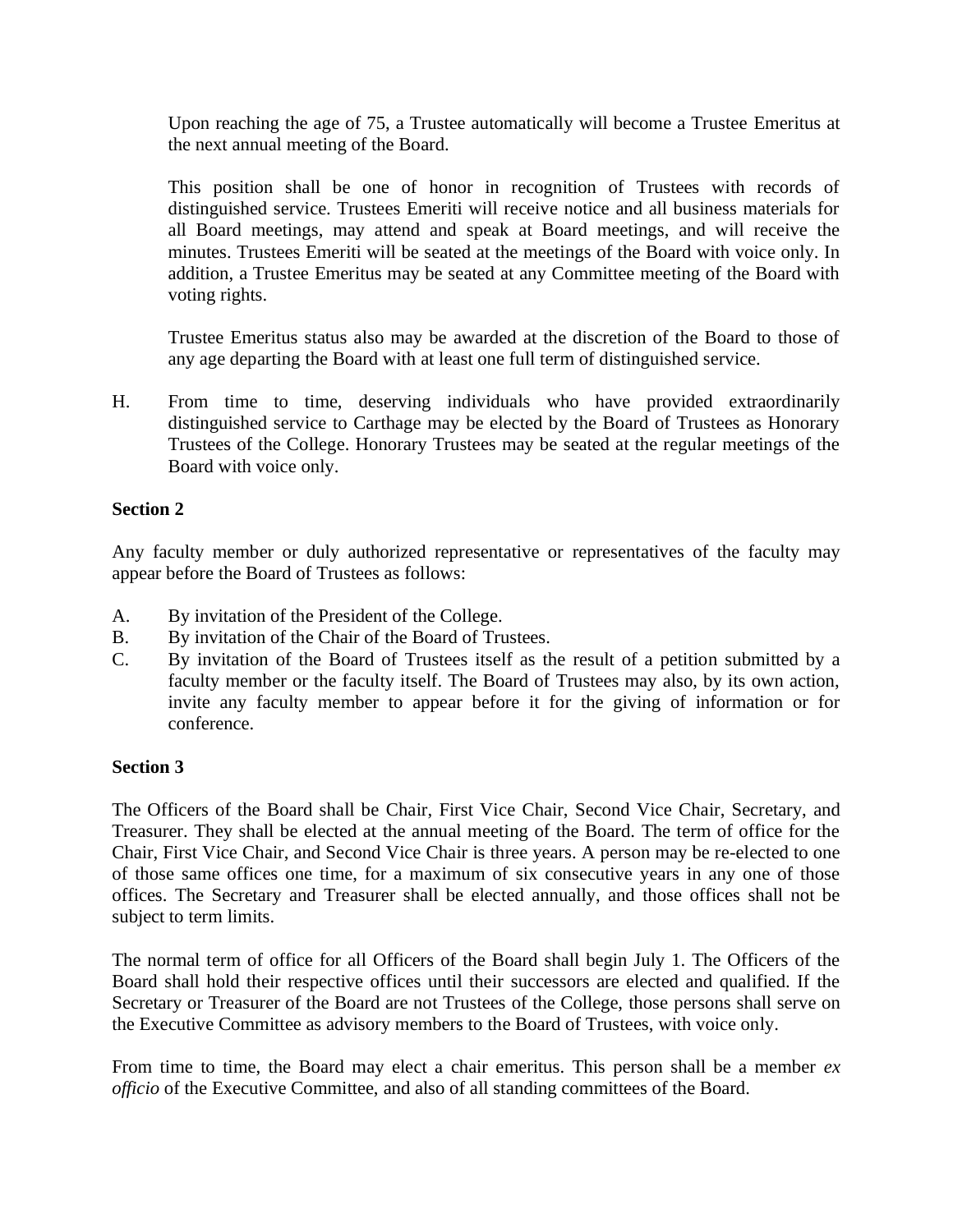## **Section 4**

The Officers of Carthage College shall function as representatives of the Board in accordance with the provisions of Article III.

## **Section 5**

Three regular meetings shall be held each year. The annual meeting shall be held in the Spring and the others in the Fall and Winter.

## **Section 6**

If any member shall be absent from three consecutive regular meetings without excuse, the Board may declare the member's place vacant.

## **Section 7**

Both the Board and the President shall have the authority to seek whatever legal counsel they deem appropriate.

# **Article III**

# **Officers of Administration**

## **Section 1**

The Administrative Officers of the College shall be the president, one or more vice presidents, the provost, the chief financial officer, and such other Officers as the President may deem necessary to establish.

## **Section 2**

The President of the College shall be elected by the Board of Trustees on nomination by the Executive Committee from the membership of a Lutheran congregation or another church body with which the Evangelical Lutheran Church in America either has established full communion or has entered into bilateral conversations.

## **Section 3**

The President of the College shall be head of administrative divisions and all instructional departments of the College, exercising such supervision and direction as will promote their effective service. The President shall seek proper assistance in maintaining programs and activities aimed at encouraging the spiritual growth of the College community.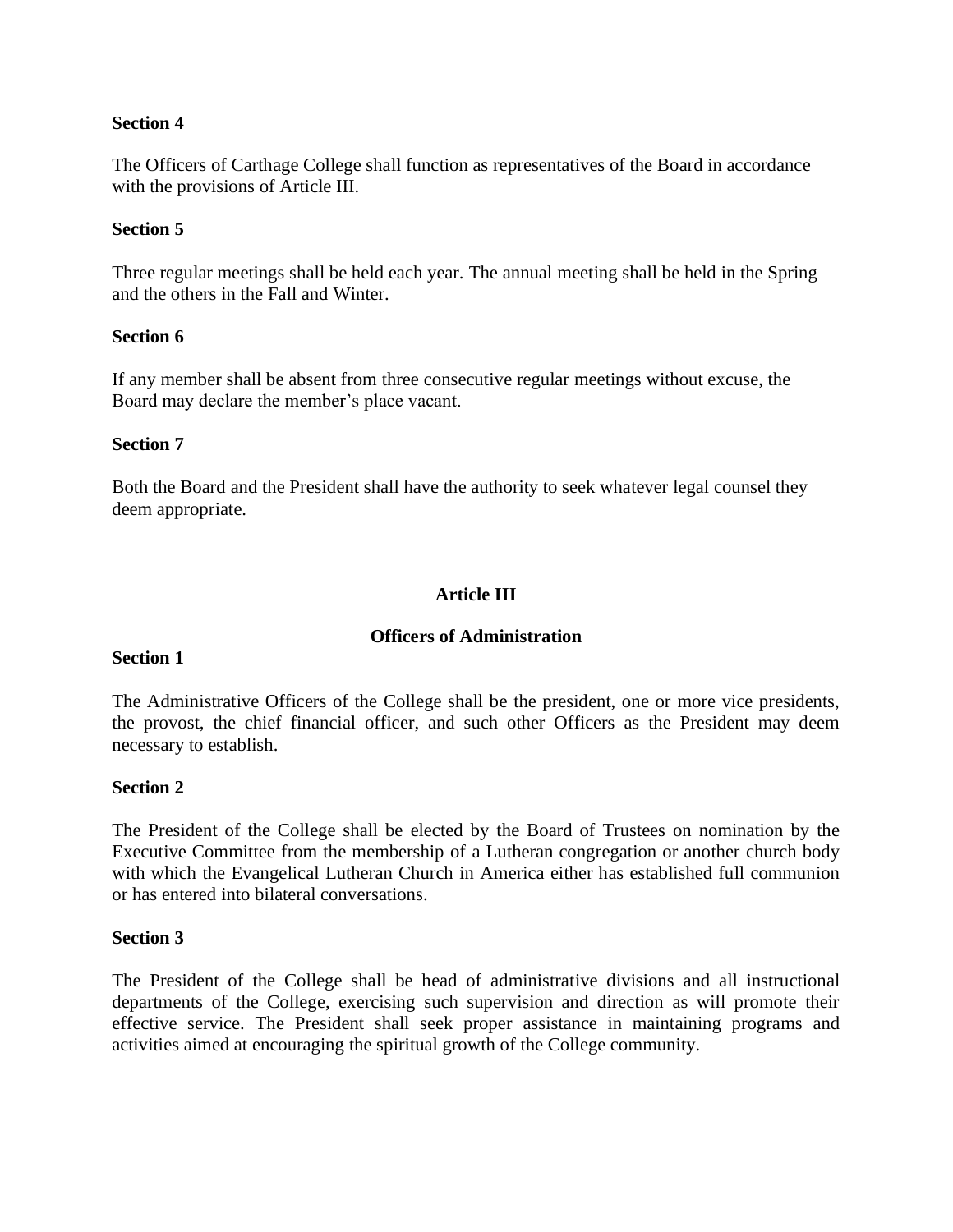## **Section 4**

The Administrative Officers shall be selected by the President of the College. In the case of the Provost, the President shall consult with the faculty before filling a vacancy and, in the case of the Chief Financial Officer, the Finance Committee of the Board.

## **Section 5**

- A. If definite charges against the President of neglect of duty, failure to uphold the basic purposes of the College, or unethical conduct be presented by two or more persons in writing to the Chair of the Board, the Chair shall bring a copy of the charges to the President privately. If the Chair shall deem the charges sufficiently serious, the Chair shall bring the charges to the Board. The Board may cite the President to appear, and after reasonable notice has been given to the President in writing, proceed to hear evidence upon the preferred charges in the President's presence. If the President shall refuse to appear or unnecessarily delay appearing, the Board may proceed to hear evidence and come to a decision. A two-thirds vote of the members of the Board shall be necessary to sustain the charges.
- B. If the charges are sustained, the Board of Trustees shall have the power to suspend or dismiss the President.

# **Article IV**

## **The Faculty**

## **Section 1**

The faculty shall consist of the officers of instruction, the President of the College, the Provost, and such other members of the administration as may be granted status by the President.

## **Section 2**

All officers of instruction shall be selected by the President, who shall involve the Provost and appropriate members of the faculty in seeking candidates and making a final selection.

#### **Section 3**

The faculty shall govern and control the educational affairs of the institution under the supervision of the President and subject to approval by the Board.

#### **Section 4**

The faculty may be represented at the meetings of the Board of Trustees according to Article II, Section 2 of this Constitution.